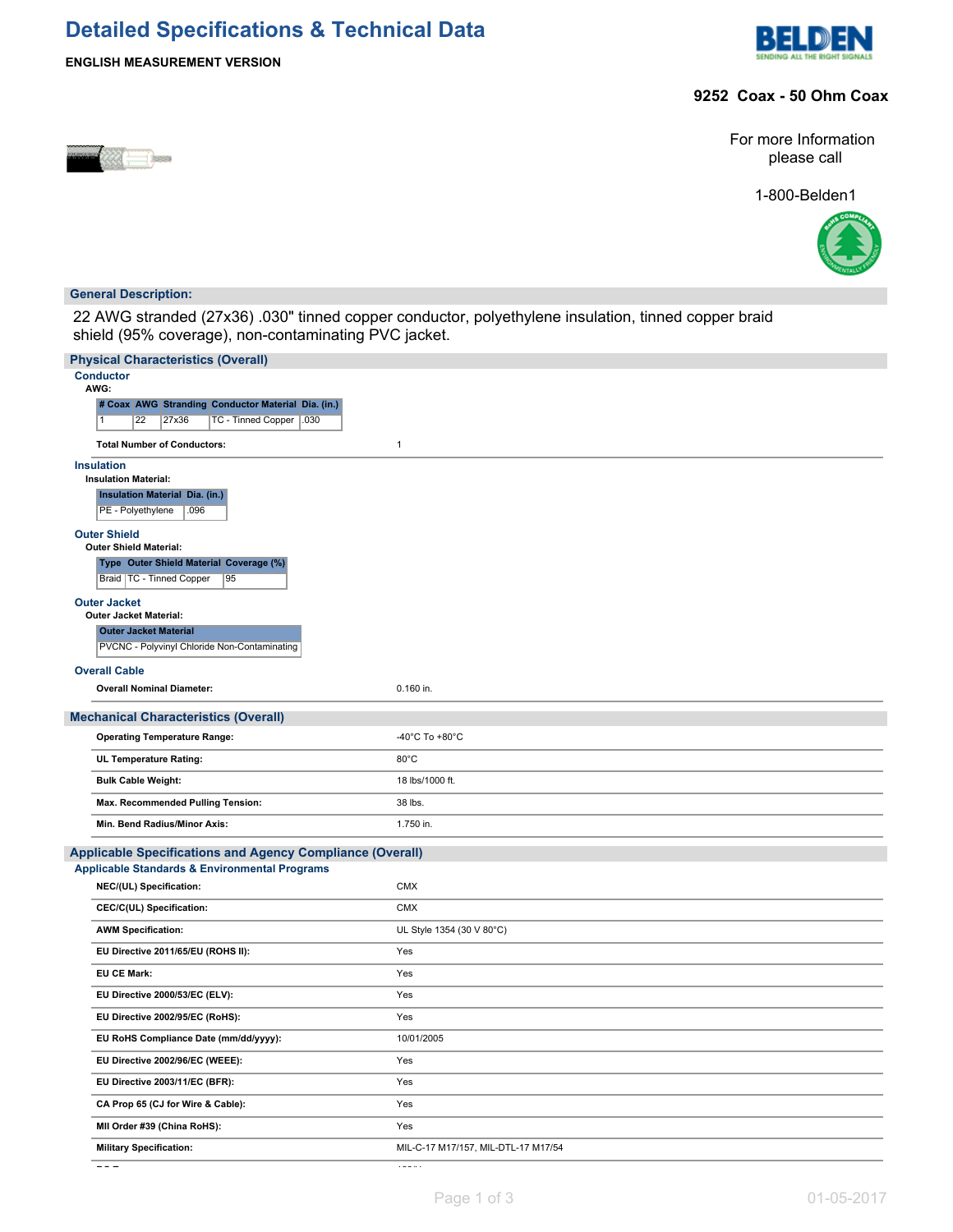# **Detailed Specifications & Technical Data**





#### **9252 Coax - 50 Ohm Coax**

| <b>RG Type:</b>                                                             | 122/U |  |  |
|-----------------------------------------------------------------------------|-------|--|--|
| <b>Plenum/Non-Plenum</b>                                                    |       |  |  |
| Plenum (Y/N):                                                               | No    |  |  |
| <b>Electrical Characteristics (Overall)</b>                                 |       |  |  |
| Nom. Characteristic Impedance:                                              |       |  |  |
| Impedance (Ohm)<br>50                                                       |       |  |  |
| Nom. Inductance:                                                            |       |  |  |
| Inductance (µH/ft)<br>0.077                                                 |       |  |  |
| Nom. Capacitance Conductor to Shield:                                       |       |  |  |
| Capacitance (pF/ft)<br>30.8                                                 |       |  |  |
| Nominal Velocity of Propagation:                                            |       |  |  |
| VP(%)<br>66                                                                 |       |  |  |
| <b>Nominal Delay:</b>                                                       |       |  |  |
| Delay (ns/ft)<br>1.54                                                       |       |  |  |
| Nom. Conductor DC Resistance:                                               |       |  |  |
| DCR @ 20°C (Ohm/1000 ft)<br>17.1                                            |       |  |  |
| Nominal Outer Shield DC Resistance:                                         |       |  |  |
| DCR @ 20°C (Ohm/1000 ft)<br>5.2                                             |       |  |  |
| Nom. Attenuation:                                                           |       |  |  |
| Freq. (MHz) Attenuation (dB/100 ft.)                                        |       |  |  |
| $\overline{1}$<br>0.4                                                       |       |  |  |
| 10<br>1.7                                                                   |       |  |  |
| 50<br>4.5<br>100<br>7.0                                                     |       |  |  |
| 200<br>11.0                                                                 |       |  |  |
| 400<br>16.5                                                                 |       |  |  |
| 700<br>23.5                                                                 |       |  |  |
| 900<br>27.3                                                                 |       |  |  |
| 1000<br>29.0                                                                |       |  |  |
| Max. Operating Voltage - UL:<br>Voltage<br>300 V RMS (CMX)                  |       |  |  |
| 30 V RMS (UL AWM Style 1354)                                                |       |  |  |
| Max. Operating Voltage - Non-UL:<br>Voltage<br><b>1100 V RMS</b>            |       |  |  |
| Max. Operating Voltage - Other:                                             |       |  |  |
| <b>Description</b><br><b>Voltage</b><br>Military Specification   1400 V RMS |       |  |  |
| <b>Put Ups and Colors:</b>                                                  |       |  |  |

| Item#        | Putup   | Ship Weiaht | Color        | <b>Notes</b> | <b>Item Desc.</b>            |
|--------------|---------|-------------|--------------|--------------|------------------------------|
| 9252 0101000 | .000 FT | 20,000 LB   | <b>BLACK</b> |              | <b>COAX</b><br>$-00001$<br>. |

Revision Number: 4 Revision Date: 04-04-2014

#### © 2017 Belden, Inc All Rights Reserved.

Although Belden makes every reasonable effort to ensure their accuracy at the time of this publication, information and specifications described herein are subject to error or omission and to change without notice, and the